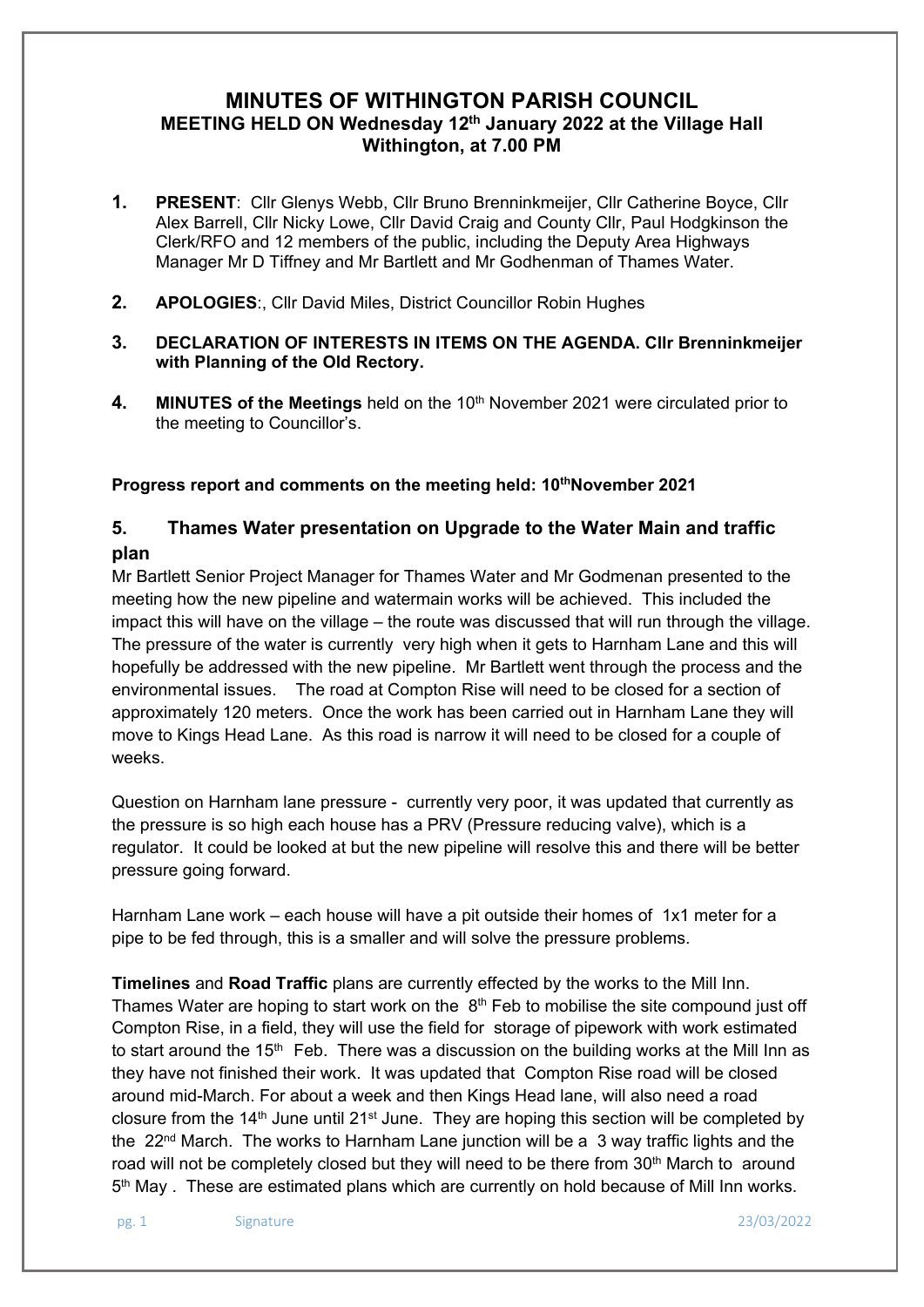Cllr Webb said she has received a letter from Mrs Guinn about the compound letter she has received from Mr David Peake she is very distressed by it. She has tried a few numbers to get in touch with the contactor, but no one is responding to her. She cannot attend tonight as she is sheltering but feels the compound is too close to her home. Cllr Webb asked if someone can contact her and put her mind at rest. Mr Bartlett said the land owners had requested that position in the field it was their least favourable. He said they will look to put it to one side of the field. He said the cabins are not the closest thing in the compound to the house but will try to minimise disruption and will only be working until 18.00 in the evening and 19.00 at the latest. Copy of the letter was given to Mr Bartlett with objections. It was suggested that if they have a diagram it could be shown to the lady concerned so that she is aware where the things will be placed in the compound. Mr Bartlett agreed to do this, Cllr Webb also asked that if there are any changes she will also be included in the communications so that she aware.

Cllr Webb raised an issue that a temporary road restriction has come into the Clerk this week – from Compton Rise to High Street –  $6<sup>th</sup>$  January continues 18 months road closure, they are not sure where it has come from, this was to Mr Tiffney, who will look into it. Mr Tiffney updated that he thinks it is to do with Ash Dieback tree works. But later updated that it is actually a duplicate order related to the work on the pub. It is now null and void and has been superseded by a more recent order. He said there are no more closures or disruption planned for the village - except for when Thames Water arrive.

Mr Tiffney also updated that the Mill Inn have not asked for an extension yet to the road closure that is in place at the other end of Withington. Mr Tiffney asked if the village would like a rest between road closures or should the Water main work start as soon as possible The consensus was that the Mill Inn is not progressing very fast and have only just submitted a planning application for the new works (on the Agenda for this meeting) Thames Water said that the Water Main is working under pressure and it regularly bursts at Harnham Lane. They said they are very aware how important this is, due to pipe pressure the longer this goes on the more often it is likely to burst with all the disruptions this causes.

It was agreed that the residence are desperate for new water main and the Mill Inn has no urgency. It was felt that the village should not suffer due to the incompetence of contractors endlessly renewing a closed road permission to block a road for only the Mill Inns benefit.

The Water Main work is much more important to the village, Mr Tiffany took this information on board and said they will take this into account and as soon as Thames Water have the go ahead the village is happy for them to get on with the work. It was agreed that the village will not be happy to shut both ends of the village at once and so the Mill Inn has to finish by the end of May. Beyond this date Thames Water can not get on with their work, emergency vehicles will not be able to get into the village and ecological constraints must be taken into account to consider birds and animals at that time of year. Mr Tiffney was asked to put pressure on the Mill Inn because of these factors.

#### **6. Matters Arising**

Response from Mr Clifton-Brown that our letter has been passed onto Kemi Badenoch MP, as the Minister responsible for Local Government Policy, Finance and Improvement, and ask for the Government's response to the points you make.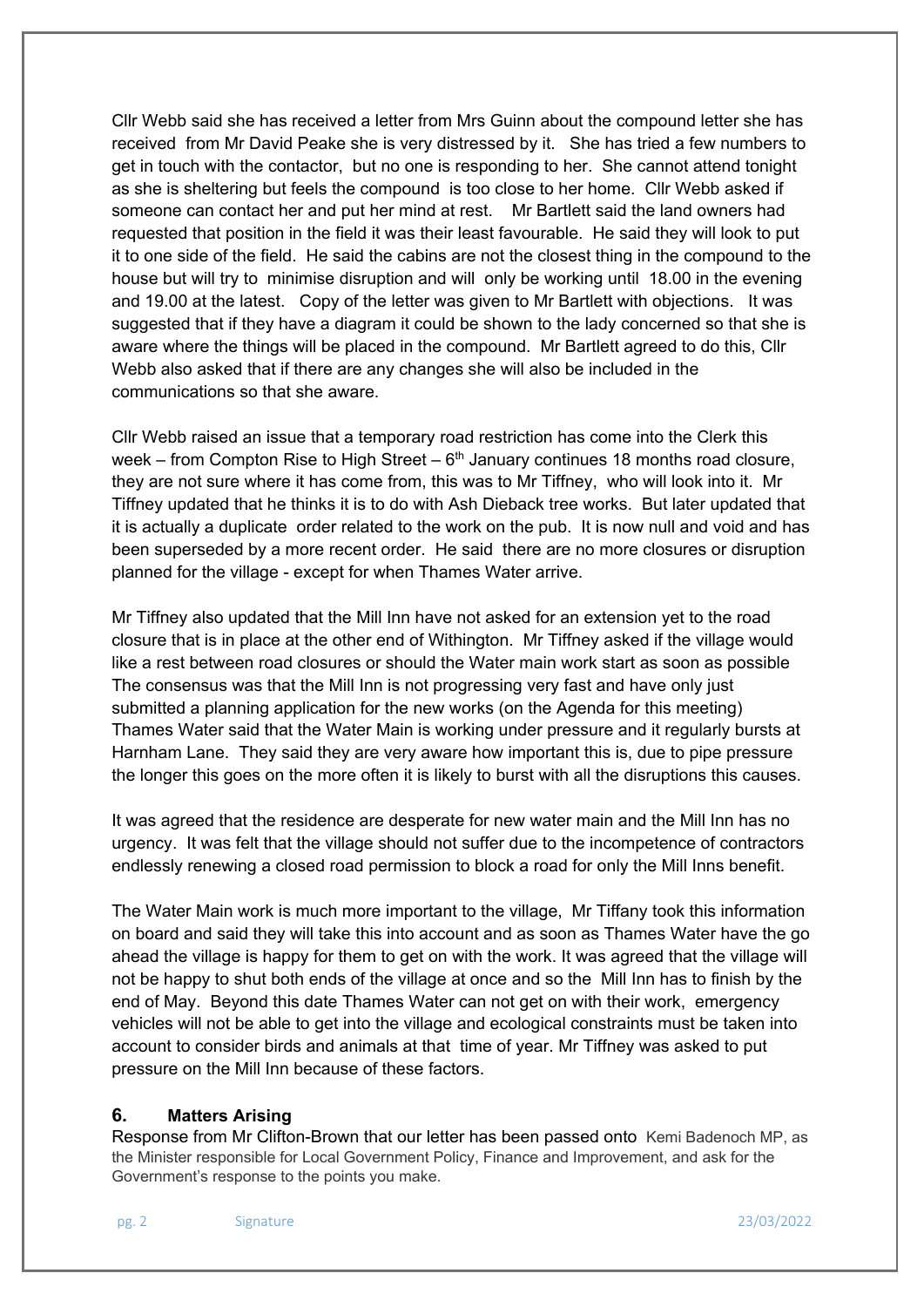Football nets are now up, six aside net up as well, Cllr Craig updated that he had co-opted help to put the nets up but that they do not have a lot of life left in the.

### **7. Planning application and updated:**

#### **The Mill Inn**

Repairs and refurbishment to roof. Renew the existing stone roof tiles. New lime render to 3 no. small dormer gables. Install new Welsh roof slates to small rear roof. Rebuild 3 no. chimney stacks.

After discussion the Parish Council agreed they would support the Planning Application

On the proposed Elevation plan - it states that the roof will be replaced with Cotswold stone slate and just below that roof is another roof which is covered in Welsh slate and will be replace with Welsh slate, the PC discussed this and felt that as it is going to be replaced it should all be replaced with Cotswold stone slate, this part of the building was a later addition. It was felt that the whole roof should be the same material and in keeping with the rest of the building and so replaced with Cotswold stone slate on the entire roof. Voted – Unanimous.

#### **Meadowside (Land Adjacent to Willowside Farm) Withington Gloucestershire**

Creation of 5 residential dwellings (part change of use and part demolition and redevelopment) - Variation of Condition 2 (drawing numbers) of permission 21/01145/FUL to enable partial demolition and re-building of roadside barns

After discussion it was updated that the structure is not as sound as they had hoped. Since planning was permitted the building has deteriorated and cannot now be converted as they had first expected. It was agreed that from the first survey to this variation it has deteriorated very fast this was discussed. The Council had concerns that this had not been picked up earlier, and the suddenness to the deterioration. There was also concern that the name Meadowside is still being used and this name already exists within the village.

No other comments PC support this latest application

#### **The Old Rectory Withington Cheltenham Gloucestershire GL54 4BG**

Cllr Bruno Brenninkmeijer reported an interest in this application.

#### Erection of two-storey extension to the north elevation and associated works

The Parish Council support this application - it has been sympathetically planned, and uses traditional materials. The owner has taken time to consult with historic England. New extension will be build on part of the site that had a previous building from 1870, as the building has had many changes they will not try to replicate that building, the advantage to this is that the points of entry had already existed. The Church Warden has spoken to Cllr Webb and they have no objections. Parish Council is in favour of the planning application.

## **2 Woodview Cottage Chedworth Road Withington Cheltenham Gloucestershire GL54 4BN**

Erection of new dwelling and garage along with associated infrastructure - Variation of Condition 2 (drawings) of permission 21/00130/FUL to enable creation of a separate vehicular access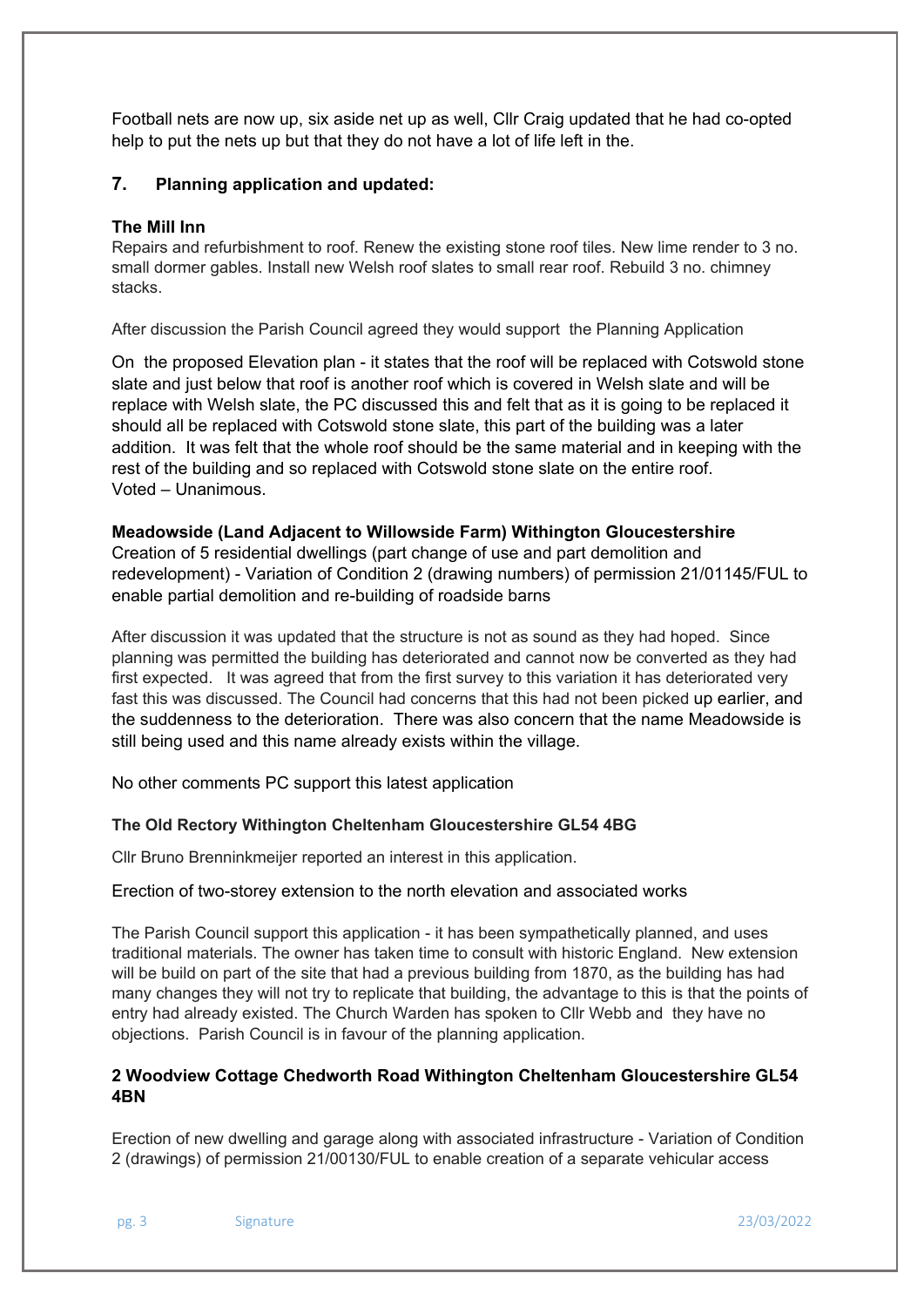The Parish Council object to this application on the following grounds: The splay requirements are not fulfilled The proposed entrance is on a blind dip It is the only passing place on the hill It is on the brow of the hill It is a dangerous place to put an entrance

## **Action for the Clerk to respond to Cotswold District Planning on the above.**

## **8. Budget Setting and Precept for 2022**

Projection of accounts for the budget for next year was presented to the Parish Council.

There have been a lot of ups and downs due to the covid pandemic.

There is a Deficit on the accounts of £471 with an assumption that we raise the Precept this year. The reason we need to do this was discussed. We increased the precept in 2008/09 and in 2009/10. But then it was not raised for over 10 years, this was a conscious decision not to increase but to bring down the reserves that the Council holds from 2 years expenditure to 1 years. Last year due to the situation of Covid and Furlow it was also agreed to hold it. But If it had been increased by 2% a year we would be in a position of having £5000 more in the budget. By not rising it for so long we now have to do something to prevent the reserve from falling further and to achieve budget balance. It was agreed, that we need to do something.

It was suggested that we should increase this years precept by 3% + £200 to start to build income. Because of the Defib increase in cost, grass cutting payments it mean costs are on the rise, we have also build in £100 to move the Councils IT forward and the Parish Council has agreed to purchase its own laptop for the clerk and updated software this has not being built into this years budget.

The Council discussed the level of Precept it was suggested a rise from £4170 to £4500 as it has not been raised for more than 10 years. The Parish Council cannot keep diminishing the reserves and reluctantly the precept will need to be increased. The Council agreed to this suggestion.

The Council thanked Simon Green for all his hard work on the budget.

Cllr Boyce – asked about an e-mail she had seen about CDC starting to look at charging Parish Councils for contested elections – Currently this is still in discussion but as soon as there is more information it will be brought to a future meeting. It may be on the horizon

**9. Website Project** – Progress has been made and was updated by Cllr Brenninkmeijer who has seen the structure of the website. They are looking at the following:

Host page and introduction to Withington with local view of the village,

A page for notices,

When meetings are happening, Agendas - this can be updated individually,

Who the Council members are - list of names, and contact details.

History page, which will incorporate Foxcote

Services and amenities such as pub opening times, bus timetable and routes and walking routes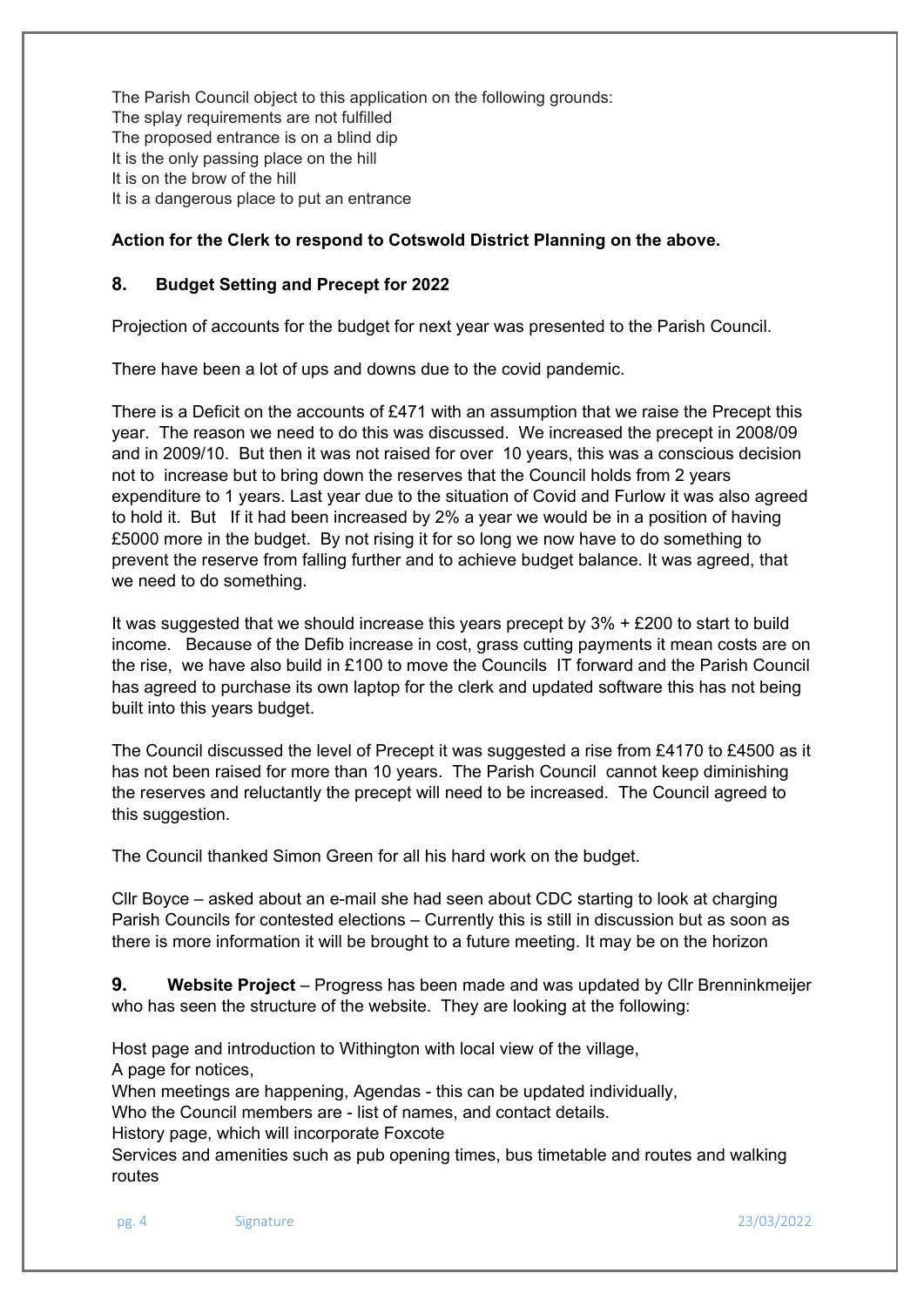A page on Council's policies and documents – we need to decide what this will cover but it could incorporate hybrid meetings and explanations on how the precept was agreed and how the budget is worked out.

Minutes and Meetings A gallery of images

The next stage is to build the pages themselves and it should be available by the end of February, at the beginning of March it should be available for the Parish Council to look at before it goes live. Cllr Boyce asked that links to planning are incorporated. Cllr Webb asked about the laptop. Cllr Brenninkmeijer said that this is the first priority, and we will look at the laptop once this has been finalised.

**10. Vacancy for Councillor** – It was updated that we have filled both of our vacancies for new Councillors, and Cllr Webb welcomed Cllr David Craig and Cllr Alex Barrell.

## **11. Finance**

Cheques were raised for the following:

- Clerks' salary for October and November for 37 hours £334.48
- Community Heartbeat Invoice for Annual Support of the Defib £151.20
- Gloucestershire Playing Fields Association £50.00

Cllr Brenninkmeijer signed the bank statement spreadsheet

## **11. Update from County Councillor Paul Hodgkinson**

Public Health situation – in terms of Gloucestershire – case numbers are not the highest in UK but the highest they have ever been. However, last week hospital numbers are quite low, there were about 120 in hospital, in the peak of the pandemic there were around 250 people in hospital in Gloucestershire and so that is half the amount last year. Whilst case numbers locally are still at very high levels, in the Cotswolds they are starting to come down a little. It's too early to say whether this will continue but there is certainly hope that we have now reached a peak.

**Vaccinations,** in Gloucestershire has reached 80% of those aged over 16.

**CC Budget** - Next month the County Council will be setting their budget, the administration's proposal they are putting forward is to increase the current budget by 2.99% so likely to be the figure agreed**.** 

#### **13 Any Other Business**

The Clerk has received an e-mail from Ben Shurmer who is the Bromford neighborhood coach for Andoversford and has asked to come to a meeting to share some views of some of the residents in the area on the need for improvements to the facilities in the area for young people. I would like to know if there are any plans on improvements, or if there is the possibility to access funding or grants. He said there has been recent tension in the area and he wanted to come along to the meeting. He said some parents felt unwelcome in the cricket grounds, there have been complaints about a den that was built. (may have been built in the woods on private property) he said there is nowhere to ride their bikes and asked